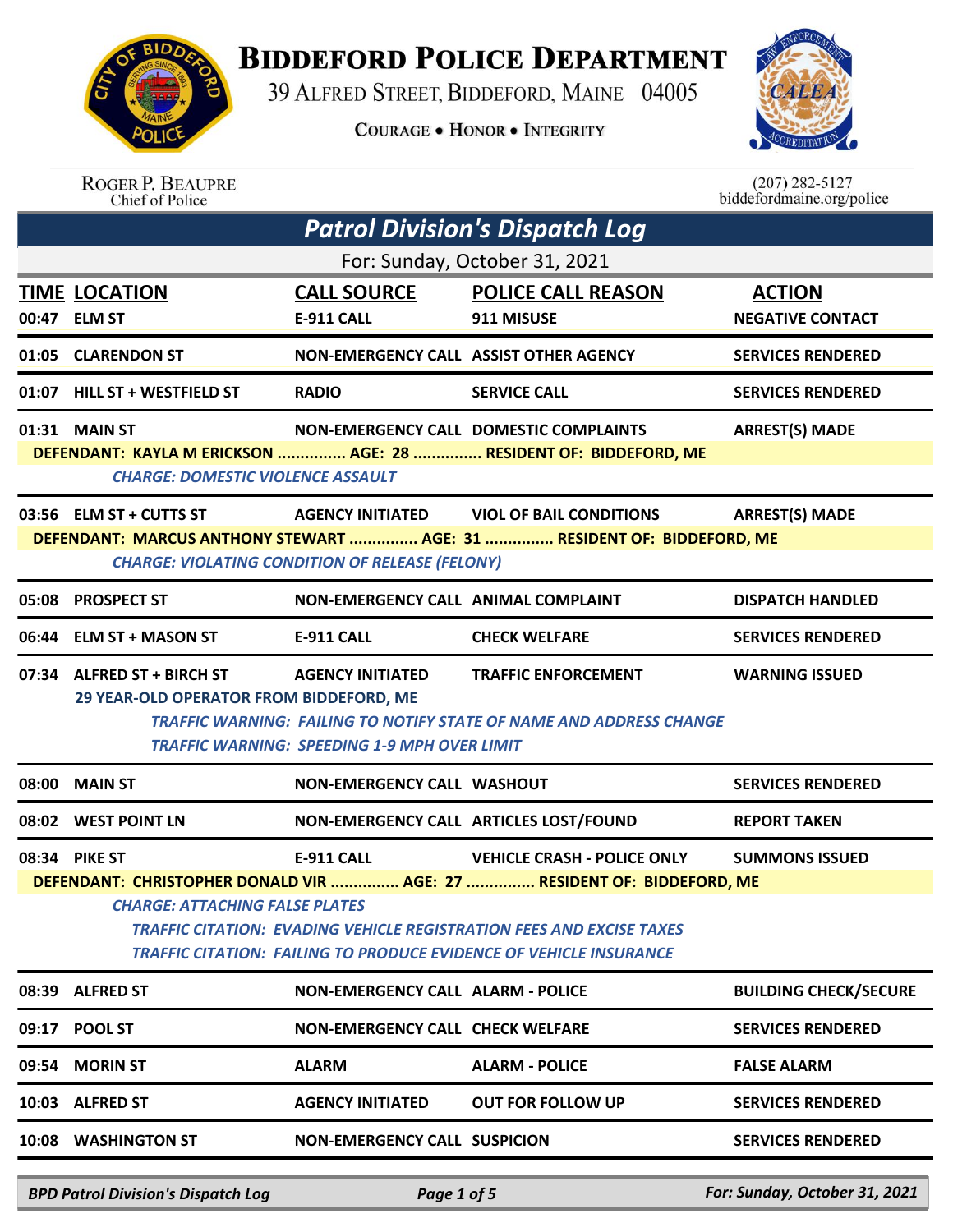| <b>TIME LOCATION</b><br>10:21 SOUTH ST + QUIMBY ST<br>20 YEAR-OLD OPERATOR FROM BIDDEFORD, ME        | <b>CALL SOURCE</b><br><b>AGENCY INITIATED</b><br><b>TRAFFIC WARNING: FAILURE TO REGISTER VEHICLE</b><br><b>TRAFFIC WARNING: SPEEDING 10-14 MPH OVER LIMIT</b> | <b>POLICE CALL REASON</b><br><b>TRAFFIC ENFORCEMENT</b><br><b>TRAFFIC WARNING: OPERATE VEHICLE W/O VALID INSPECTION CERTIFICATE</b>                                                            | <b>ACTION</b><br><b>WARNING ISSUED</b> |
|------------------------------------------------------------------------------------------------------|---------------------------------------------------------------------------------------------------------------------------------------------------------------|------------------------------------------------------------------------------------------------------------------------------------------------------------------------------------------------|----------------------------------------|
| 10:30 SOUTH ST + MCKENNEY DR<br><b>CHARGE: OPERATE VEHICLE WITHOUT LICENSE</b>                       | <b>AGENCY INITIATED</b>                                                                                                                                       | <b>TRAFFIC ENFORCEMENT</b><br>DEFENDANT: DANIEL JAMES FENNELL  AGE: 71  RESIDENT OF: SACO, ME                                                                                                  | <b>SUMMONS ISSUED</b>                  |
|                                                                                                      | <b>TRAFFIC WARNING: LITTERING FROM MOTOR VEHICLE</b><br><b>TRAFFIC WARNING: SPEEDING 1-9 MPH OVER LIMIT</b>                                                   |                                                                                                                                                                                                |                                        |
| 10:58 SOUTH ST + MCKENNEY DR<br>59 YEAR-OLD OPERATOR FROM KENNEBUNKPORT, ME                          | <b>RADIO</b><br><b>TRAFFIC CITATION: SPEEDING 15-19 MPH OVER LIMIT</b>                                                                                        | <b>TRAFFIC ENFORCEMENT</b>                                                                                                                                                                     | <b>VSAC ISSUED</b>                     |
| 11:15 SOUTH ST + HIGHLAND ST<br><b>44 YEAR-OLD OPERATOR FROM HOLLIS, ME</b>                          | <b>AGENCY INITIATED</b><br><b>TRAFFIC CITATION: SPEEDING 10-14 MPH OVER LIMIT</b>                                                                             | <b>TRAFFIC ENFORCEMENT</b><br>TRAFFIC WARNING: FAILING TO NOTIFY STATE OF NAME AND ADDRESS CHANGE                                                                                              | <b>VSAC ISSUED</b>                     |
| 11:33 DEARBORN AVE<br>24 YEAR-OLD OPERATOR FROM BIDDEFORD, ME                                        | <b>AGENCY INITIATED</b><br><b>TRAFFIC CITATION: SPEEDING 15-19 MPH OVER LIMIT</b>                                                                             | <b>TRAFFIC ENFORCEMENT</b>                                                                                                                                                                     | <b>VSAC ISSUED</b>                     |
| 12:05 SOUTH ST<br>22 YEAR-OLD OPERATOR FROM BIDDEFORD, ME                                            | <b>AGENCY INITIATED</b><br><b>TRAFFIC WARNING: SPEEDING 1-9 MPH OVER LIMIT</b>                                                                                | <b>TRAFFIC ENFORCEMENT</b>                                                                                                                                                                     | <b>WARNING ISSUED</b>                  |
| 12:10 SOUTH ST<br><b>40 YEAR-OLD OPERATOR FROM HOOKSETT, NH</b>                                      | <b>AGENCY INITIATED</b><br><b>TRAFFIC WARNING: SPEEDING 10-14 MPH OVER LIMIT</b>                                                                              | <b>TRAFFIC ENFORCEMENT</b>                                                                                                                                                                     | <b>WARNING ISSUED</b>                  |
| 12:11 ALFRED ST                                                                                      | <b>AGENCY INITIATED</b>                                                                                                                                       | <b>OUT FOR FOLLOW UP</b>                                                                                                                                                                       | <b>SERVICES RENDERED</b>               |
| 12:16 SOUTH ST<br>73 YEAR-OLD OPERATOR FROM OLD ORCHARD BEACH, ME                                    | <b>AGENCY INITIATED</b><br><b>TRAFFIC WARNING: OBSCURING MOTOR VEHICLE PLATES MARKS</b><br><b>TRAFFIC WARNING: SPEEDING 1-9 MPH OVER LIMIT</b>                | <b>TRAFFIC ENFORCEMENT</b>                                                                                                                                                                     | <b>WARNING ISSUED</b>                  |
| 12:21 SULLIVAN ST                                                                                    | <b>E-911 CALL</b>                                                                                                                                             | <b>DISTURBANCE / NOISE</b>                                                                                                                                                                     | <b>REPORT TAKEN</b>                    |
| 12:24 SOUTH ST<br><b>41 YEAR-OLD OPERATOR FROM LYMAN, ME</b><br>47 YEAR-OLD PASSENGER FROM LYMAN, ME | <b>AGENCY INITIATED</b><br><b>TRAFFIC CITATION: SPEEDING 10-14 MPH OVER LIMIT</b>                                                                             | <b>TRAFFIC ENFORCEMENT</b><br><b>TRAFFIC CITATION: FAILING TO PRODUCE EVIDENCE OF VEHICLE INSURANCE</b><br><b>TRAFFIC WARNING: ALLOWING OPERATION OF VEHICLE WITH SUB-STANDARD WINDOW TINT</b> | <b>VSAC ISSUED</b>                     |
| 12:28 WEST ST + GRANITE ST                                                                           | NON-EMERGENCY CALL ROAD HAZARD                                                                                                                                |                                                                                                                                                                                                | <b>GONE ON ARRIVAL</b>                 |
| <b>BPD Patrol Division's Dispatch Log</b>                                                            |                                                                                                                                                               | Page 2 of 5                                                                                                                                                                                    | For: Sunday, October 31, 2021          |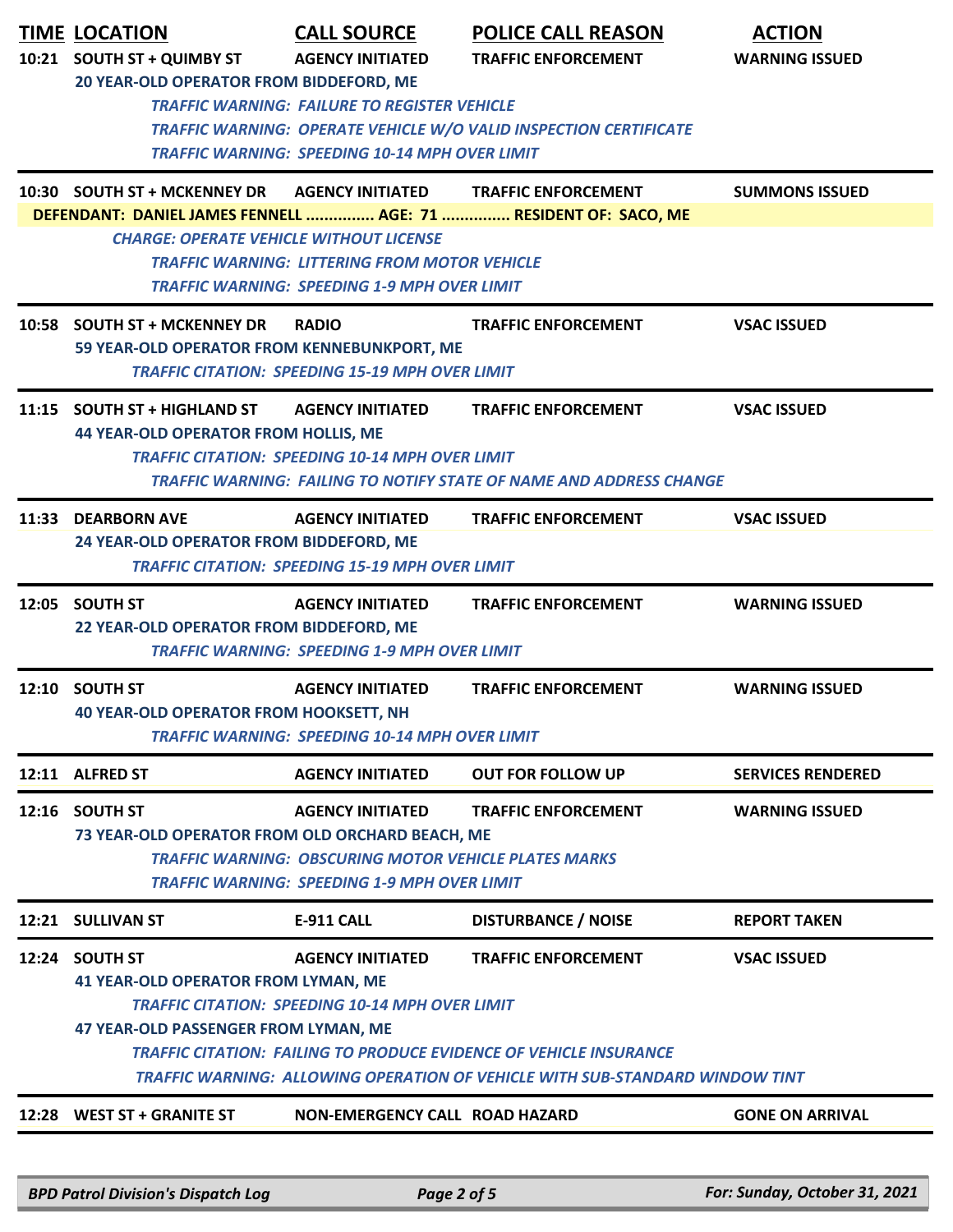|       | <b>TIME LOCATION</b><br>12:44 SOUTH ST                                         | <b>CALL SOURCE</b><br><b>AGENCY INITIATED</b>                                    | <b>POLICE CALL REASON</b><br><b>TRAFFIC ENFORCEMENT</b>                                                                                                                                                               | <b>ACTION</b><br><b>WARNING ISSUED</b> |
|-------|--------------------------------------------------------------------------------|----------------------------------------------------------------------------------|-----------------------------------------------------------------------------------------------------------------------------------------------------------------------------------------------------------------------|----------------------------------------|
|       | <b>40 YEAR-OLD OPERATOR FROM BIDDEFORD, ME</b>                                 | <b>TRAFFIC WARNING: SPEEDING 10-14 MPH OVER LIMIT</b>                            |                                                                                                                                                                                                                       |                                        |
|       | <b>12:45 FORTUNES ROCKS RD</b>                                                 | NON-EMERGENCY CALL ALL OTHER                                                     |                                                                                                                                                                                                                       | <b>NEGATIVE CONTACT</b>                |
|       | 12:50 SOUTH ST + GLENVIEW DR<br><b>42 YEAR-OLD OPERATOR FROM BIDDEFORD, ME</b> | <b>AGENCY INITIATED</b><br><b>TRAFFIC WARNING: SPEEDING 1-9 MPH OVER LIMIT</b>   | <b>TRAFFIC ENFORCEMENT</b>                                                                                                                                                                                            | <b>WARNING ISSUED</b>                  |
|       | 12:55 SOUTH ST<br><b>40 YEAR-OLD OPERATOR FROM LYMAN, ME</b>                   | <b>AGENCY INITIATED</b><br><b>TRAFFIC WARNING: SPEEDING 10-14 MPH OVER LIMIT</b> | <b>TRAFFIC ENFORCEMENT</b><br>TRAFFIC CITATION: FAILING TO PRODUCE EVIDENCE OF VEHICLE INSURANCE                                                                                                                      | <b>VSAC ISSUED</b>                     |
|       | 13:05 SOUTH ST<br>51 YEAR-OLD OPERATOR FROM NORTH WATERBORO, ME                | <b>AGENCY INITIATED</b><br><b>TRAFFIC WARNING: SPEEDING 10-14 MPH OVER LIMIT</b> | <b>TRAFFIC ENFORCEMENT</b><br><b>TRAFFIC CITATION: FAILING TO PRODUCE EVIDENCE OF VEHICLE INSURANCE</b>                                                                                                               | <b>VSAC ISSUED</b>                     |
|       | 13:15 RIVER RD<br>DEFENDANT: JEREMY L LAMBERT  AGE: 26  RESIDENT OF: SACO, ME  | <b>AGENCY INITIATED</b>                                                          | <b>TRAFFIC ENFORCEMENT</b>                                                                                                                                                                                            | <b>SUMMONS ISSUED</b>                  |
|       |                                                                                | <b>TRAFFIC WARNING: FAILING TO CARRY VEHICLE REGISTRATION</b>                    | <b>TRAFFIC CITATION: OPERATE VEHICLE W/O VALID INSPECTION CERTIFICATE</b><br>TRAFFIC WARNING: FAILING TO NOTIFY STATE OF NAME AND ADDRESS CHANGE<br>TRAFFIC WARNING: FAILURE TO DISPLAY FRONT/REAR REGISTRATION PLATE |                                        |
| 13:30 | <b>BOULDER WAY</b>                                                             | <b>E-911 CALL</b>                                                                | <b>DOMESTIC COMPLAINTS</b>                                                                                                                                                                                            | <b>REPORT TAKEN</b>                    |
|       | 13:42 PIERSONS LN                                                              | NON-EMERGENCY CALL ASSAULT                                                       |                                                                                                                                                                                                                       | <b>REPORT TAKEN</b>                    |
|       | 13:55 GEORGE ST                                                                | <b>NON-EMERGENCY CALL SUSPICION</b>                                              |                                                                                                                                                                                                                       | <b>NEGATIVE CONTACT</b>                |
| 14:32 | <b>MILE STRETCH RD</b>                                                         |                                                                                  | NON-EMERGENCY CALL UNLOCKED DOORS - WINDOWS                                                                                                                                                                           | <b>BUILDING CHECK/SECURE</b>           |
|       | 15:33 CLEAVES ST                                                               | <b>NON-EMERGENCY CALL CHECK WELFARE</b>                                          |                                                                                                                                                                                                                       | <b>SERVICES RENDERED</b>               |
|       | 15:46 THORNTON ST                                                              | <b>AGENCY INITIATED</b>                                                          | <b>OUT FOR FOLLOW UP</b>                                                                                                                                                                                              | <b>SERVICES RENDERED</b>               |
|       | 15:53 WESTERN AVE                                                              | <b>AGENCY INITIATED</b>                                                          | <b>PAPERWORK</b>                                                                                                                                                                                                      | <b>PAPERWORK NOT SERVED</b>            |
|       | 16:29 SACO FALLS WAY                                                           | NON-EMERGENCY CALL DISTURBANCE / NOISE                                           |                                                                                                                                                                                                                       | <b>SERVICES RENDERED</b>               |
|       | 16:30 ELM ST                                                                   | NON-EMERGENCY CALL CHECK WELFARE                                                 |                                                                                                                                                                                                                       | <b>SERVICES RENDERED</b>               |
| 16:33 | <b>HORRIGAN CT</b>                                                             | NON-EMERGENCY CALL ROAD HAZARD                                                   |                                                                                                                                                                                                                       | <b>SERVICES RENDERED</b>               |
|       | 16:34 HILL ST + POOL ST                                                        | <b>NON-EMERGENCY CALL CHECK WELFARE</b>                                          |                                                                                                                                                                                                                       | <b>NEGATIVE CONTACT</b>                |
|       | 16:50 ALFRED ST                                                                | <b>ALARM</b>                                                                     | <b>ALARM - POLICE</b>                                                                                                                                                                                                 | <b>BUILDING CHECK/SECURE</b>           |
|       | 16:52 EMERY ST                                                                 | NON-EMERGENCY CALL CIVIL COMPLAINT                                               |                                                                                                                                                                                                                       | <b>CIVIL COMPLAINT</b>                 |
|       | 16:56 WEST CUTTS ST                                                            | NON-EMERGENCY CALL JUVENILE OFFENSES                                             |                                                                                                                                                                                                                       | <b>NEGATIVE CONTACT</b>                |
|       | <b>BPD Patrol Division's Dispatch Log</b>                                      | Page 3 of 5                                                                      |                                                                                                                                                                                                                       | For: Sunday, October 31, 2021          |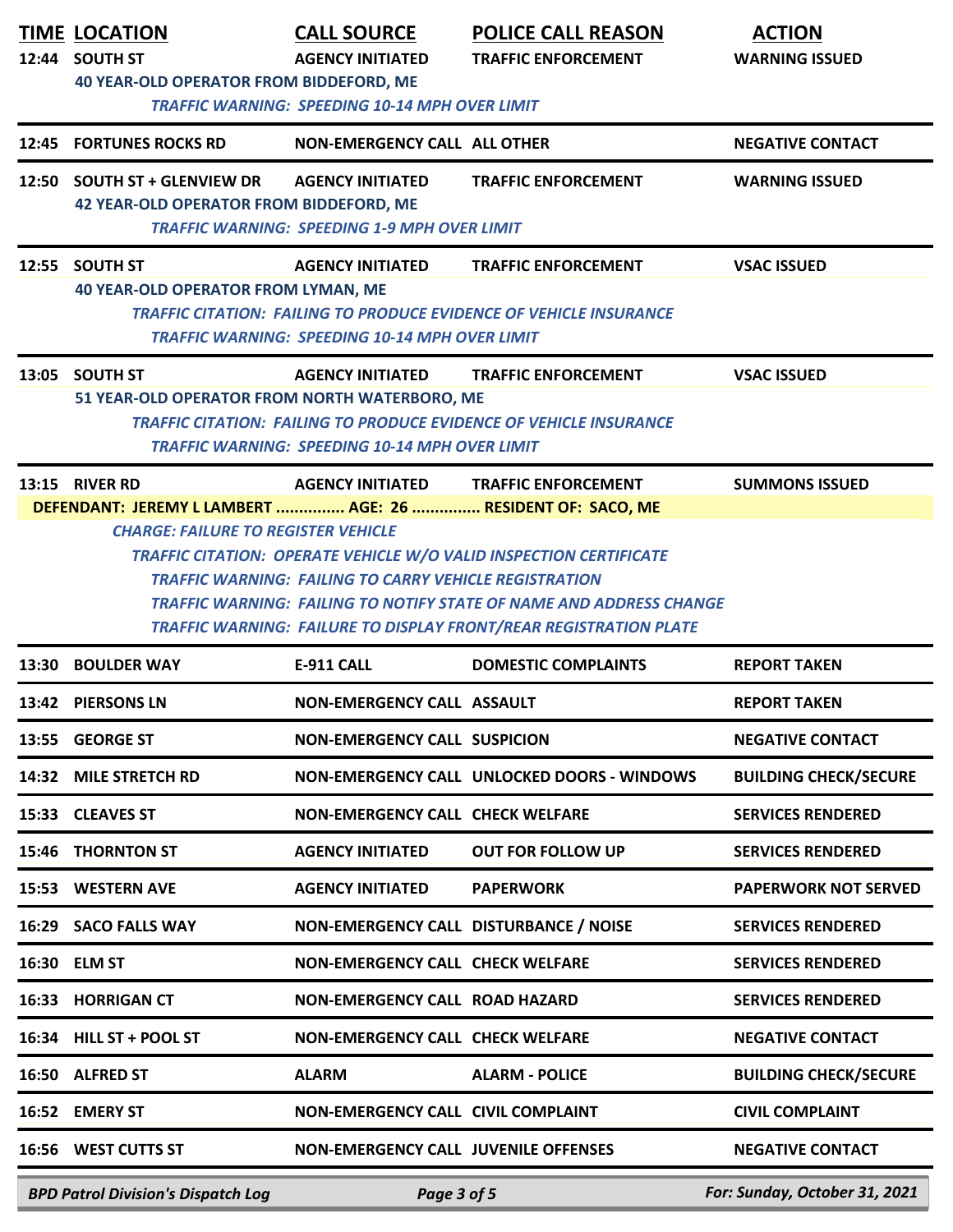| 17:10 | <b>TIME LOCATION</b><br>MARION AVE + HAROLD AVE E-911 CALL             | <b>CALL SOURCE</b>                                                                      | <b>POLICE CALL REASON</b><br>911 MISUSE                                                   | <b>ACTION</b><br><b>NEGATIVE CONTACT</b> |
|-------|------------------------------------------------------------------------|-----------------------------------------------------------------------------------------|-------------------------------------------------------------------------------------------|------------------------------------------|
|       | 17:12 SACO FALLS WAY                                                   | <b>NON-EMERGENCY CALL SUSPICION</b>                                                     |                                                                                           | <b>NEGATIVE CONTACT</b>                  |
|       | 17:25 WEST ST + ELM ST                                                 | <b>E-911 CALL</b>                                                                       | <b>BOLO</b>                                                                               | <b>NEGATIVE CONTACT</b>                  |
|       | 18:04 BAKERS WAY                                                       | <b>ALARM</b>                                                                            | <b>ALARM - POLICE</b>                                                                     | <b>BUILDING CHECK/SECURE</b>             |
|       | <b>18:12 CATHEDRAL OAKS DR</b>                                         | <b>AGENCY INITIATED</b>                                                                 | <b>COMMUNITY ENGAGEMENT</b>                                                               | <b>SERVICES RENDERED</b>                 |
| 19:19 | <b>DECARY RD</b>                                                       | <b>NON-EMERGENCY CALL BOLO</b>                                                          |                                                                                           | <b>GONE ON ARRIVAL</b>                   |
|       | 19:21 HILL ST                                                          |                                                                                         | <b>NON-EMERGENCY CALL VIOL PROTECTION FROM ABUSE</b>                                      | <b>REPORT TAKEN</b>                      |
| 19:23 | <b>COMMERCIAL ST</b>                                                   | <b>ALARM</b>                                                                            | <b>ALARM - POLICE</b>                                                                     | <b>BUILDING CHECK/SECURE</b>             |
| 19:40 | <b>FREEMAN ST</b>                                                      | <b>E-911 CALL</b>                                                                       | <b>DISTURBANCE / NOISE</b>                                                                | <b>REPORT TAKEN</b>                      |
|       | <b>19:50 CATHEDRAL OAKS DR</b>                                         | <b>AGENCY INITIATED</b>                                                                 | <b>PARKING COMPLAINT</b>                                                                  | <b>SERVICES RENDERED</b>                 |
|       | 19:50 POOL ST                                                          | <b>NON-EMERGENCY CALL JUVENILE OFFENSES</b>                                             |                                                                                           | <b>NEGATIVE CONTACT</b>                  |
|       | 19:55 SUMMER ST<br><b>CHARGE: AGGRAVATED ASSAULT (FELONY)</b>          | E-911 CALL                                                                              | <b>ASSAULT</b><br>DEFENDANT: ZACKERY JOSEPH GREGOIRE  AGE: 25  RESIDENT OF: BIDDEFORD, ME | <b>SUMMONS ISSUED</b>                    |
| 20:13 | <b>THATCHER BROOK LN</b>                                               | <b>AGENCY INITIATED</b>                                                                 | <b>ARTICLES LOST/FOUND</b>                                                                | <b>NO ACTION REQUIRED</b>                |
| 20:14 | <b>BRADBURY ST + CUTTS ST</b>                                          | <b>E-911 CALL</b>                                                                       | <b>ARTICLES LOST/FOUND</b>                                                                | <b>REPORT TAKEN</b>                      |
| 20:54 | <b>WESTERN AVE</b>                                                     |                                                                                         | NON-EMERGENCY CALL LIQUOR LAW VIOLATION                                                   | <b>UNFOUNDED</b>                         |
|       | 20:58 ELM ST + CUTTS ST                                                | <b>E-911 CALL</b>                                                                       | <b>JUVENILE OFFENSES</b>                                                                  | <b>GONE ON ARRIVAL</b>                   |
|       | 21:01 MT PLEASANT ST                                                   | <b>NON-EMERGENCY CALL SUSPICION</b>                                                     |                                                                                           | <b>NEGATIVE CONTACT</b>                  |
|       | 21:31 ELM ST + ST JOSEPH ST                                            | <b>AGENCY INITIATED</b>                                                                 | <b>JUVENILE OFFENSES</b>                                                                  | <b>SERVICES RENDERED</b>                 |
|       | 21:38 MAIN ST                                                          |                                                                                         | <b>NON-EMERGENCY CALL MENTAL ILLNESS CASES</b>                                            | <b>SERVICES RENDERED</b>                 |
|       | 21:45 BUZZELL RD                                                       | <b>NON-EMERGENCY CALL HARASSMENT</b>                                                    |                                                                                           | <b>UNFOUNDED</b>                         |
|       | 22:05 SACO FALLS WAY                                                   | <b>E-911 CALL</b>                                                                       | <b>CHECK WELFARE</b>                                                                      | <b>TRANSPORT TO HOSPITAL</b>             |
|       | 22:09 THORNTON ST                                                      | <b>NON-EMERGENCY CALL PARKING COMPLAINT</b>                                             |                                                                                           | <b>PARKING TICKET ISSUED</b>             |
|       | 22:49 WENTWORTH ST                                                     | NON-EMERGENCY CALL DISTURBANCE / NOISE                                                  |                                                                                           | <b>UNFOUNDED</b>                         |
| 23:03 | <b>MAIN ST</b>                                                         | <b>AGENCY INITIATED</b>                                                                 | <b>OUT FOR FOLLOW UP</b>                                                                  | <b>NEGATIVE CONTACT</b>                  |
| 23:10 | <b>NEWTOWN RD</b>                                                      | <b>E-911 CALL</b>                                                                       | 911 MISUSE                                                                                | <b>SERVICES RENDERED</b>                 |
| 23:26 | <b>WENTWORTH ST</b>                                                    | <b>NON-EMERGENCY CALL SUSPICION</b>                                                     |                                                                                           | <b>SERVICES RENDERED</b>                 |
|       | 23:26 ALFRED ST + PORTER ST<br>34 YEAR-OLD OPERATOR FROM BIDDEFORD, ME | <b>AGENCY INITIATED</b><br><b>TRAFFIC WARNING: OPERATING WITH INADEQUATE HEADLIGHTS</b> | <b>TRAFFIC ENFORCEMENT</b>                                                                | <b>WARNING ISSUED</b>                    |

*BPD Patrol Division's Dispatch Log Page 4 of 5 For: Sunday, October 31, 2021*